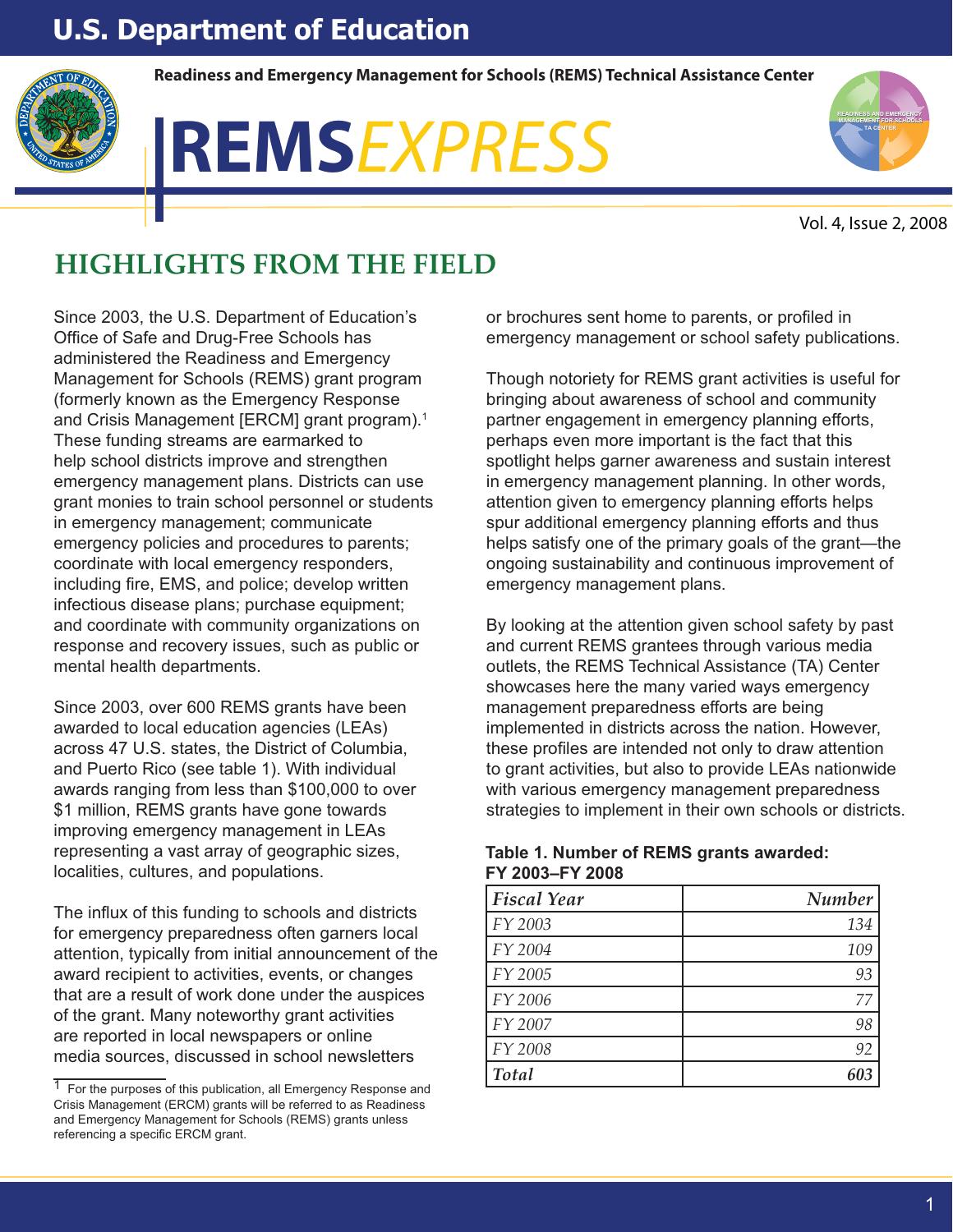In response to a May 2008 request made to the field of past and current (FY2003–07) REMS grantees, the TA Center received multiple announcements, articles, notices, and stories relaying the important work done by LEAs during and resulting from their grants. Often recognized areas of achievement for past and current grantees included:

- **Acquisition of supplies and equipment;**
- **Execution of drills and exercises;**
- **Staffing and collaborating with partners; and**
- **Training.**

This newsletter showcases many examples of these "success stories" and highlights the numerous ways REMS grantees have used their funding to implement important emergency management efforts in their communities, both during the grant period and beyond.

### *School emergency management plans should include:*

- *All four phases of emergency management: Prevention-Mitigation, Preparedness, Response, and Recovery;*
- *An all-hazards approach;*
- *A district plan as well as a plan for each individual school building within the district;*
- *Agreements to coordinate among education, local government, law enforcement, public safety, public health, and mental health in the strengthening and improvement of the plan;*
- *Coordination with the state or local homeland security plan and support of the National Incident Management System;*
- *Plans for vulnerable populations including students with disabilities;*
- *Plans for infectious diseases including pandemic influenza;*
- *Preestablished roles for faculty, staff, parents, students, and first responders;*
- *Training programs for staff, teachers, and crisis response team members, and drills and exercises for staff and students; and*
- *Needed emergency equipment and technology.*

# **Supplies, Equipment and Technology "Emergency buckets part of evacuation"**

*Grantee Highlight Pasadena Independent School District, Pasadena, Texas FY07 REMS recipient*

—*South Belt-Ellington Leader*, March 13, 2008

A newspaper release marked the first implementation of plans for the REMS 2007

grant in Pasadena Independent School District (ISD) in Pasadena, Texas. In March 2008 the local paper, *South Belt-Ellington Leader*, profiled the equipping of classrooms across Pasadena ISD with "Emergency Preparedness Buckets." These buckets contain equipment that may be needed by classroom members in an emergency, such as water, first aid kits, hand sanitizer, and flashlights. Class rosters and emergency plan flip charts also are included in these emergency containers. Teachers are instructed to carry the buckets with them if they evacuate the classroom under a drill or emergency situation or to use them in the classroom in a lockdown setting.

The REMS grant funding also has allowed for other emergency preparedness efforts in Pasadena ISD. "With the funds provided," said Tom Swan, executive director of special projects, "we have already been able to provide the emergency flip charts for our staff and send out newsletters to parents with information concerning the various drills that we do and what parents should do during an emergency. We want to do everything possible to keep our students and staff safe in case of an emergency."

# **"Equipped just in time"**

*Grantee Highlight Stu-gart School District, Stuttgart, Ariz. FY03 ERCM recipient*

—E-mail to ERCM Federal Project Officer, June 30, 2008

For one 2003 ERCM grant

recipient, the supplies and equipment purchased with grant funds were received none too soon. "When (the grant) was written and implemented, no disaster had ever impacted our schools," wrote Lynne Dardenne, assistant superintendent for Stuttgart School District, to her grant federal project officer. "That has changed now and the funds we received and the equipment we purchased were used. On May 10, 2008, an F3 tornado tore our small community apart," she explained. "No deaths,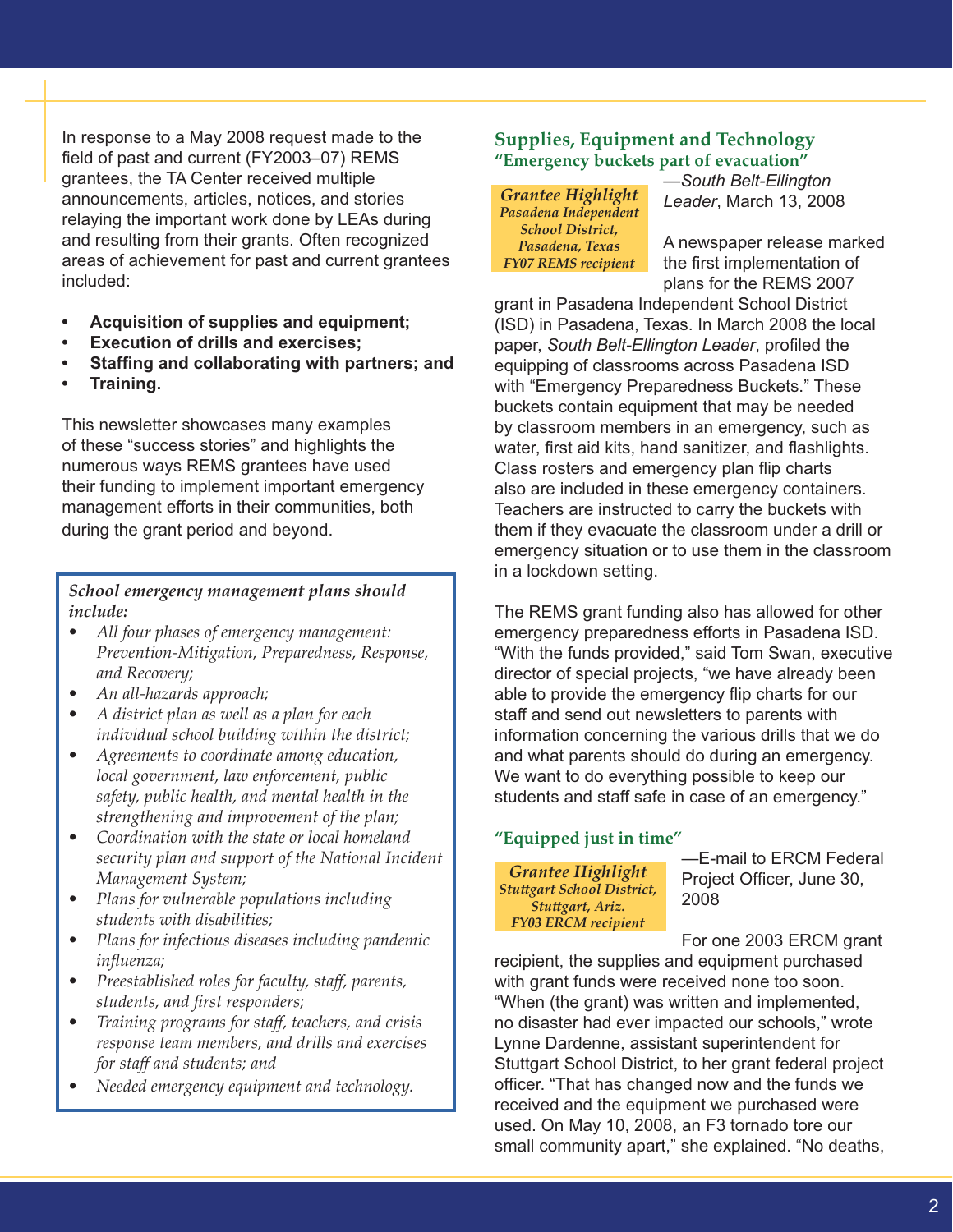few injuries, but much devastation to property. Two schools were damaged, one beyond use. Because we had been allowed to purchase a generator with ERCM funds, we could operate our gas tanks, fuel busses, and help in the evacuation of elderly patients in the care facility located by the school. Our grab-and-go emergency kits were worth a mint and the training that staff had received came in handy. Our crisis plan helped us to approach the situation calmly and with resolve. Thank you."

# **"New service alerts parents of closings and other school-related emergencies"**

*Grantee Highlight Iroquois-Kankakee Regional Office of Education #32, Kankakee, Ill. FY06 ERCM recipient*

—*The Parent Page*, Publication of the Iroquois-Kankakee Regional Office of Education, Winter 2008

The Iroquois-Kankakee Regional Office of Education used a district newsletter, such as this *Parent Page* publication from Winter 2008, to disseminate information via local newspapers and school district publications regarding new technological advancements in emergency management preparedness brought about by their 2006 ERCM grant. One significant grant accomplishment for the school community was the establishment of a text message and e-mail alert system where parents can be notified of school closings and schoolrelated emergencies. Through a partnership with the Kankakee County Sheriff's Department, the I-Kan Regional Office of Education created "School Alert" as a component of "Sheriff Alert," the Kankakee County Sheriff Department's Mass Notification System.

By using grant funds to purchase licenses, any public or private school in the area is allowed to link in to the system—and they have. "Ninety percent of our public school districts and many nonpublic schools have opted to participate," reported Gregg Murphy, assistant to the regional superintendent of schools. Registering for the alert system is user friendly and free, and subscribers can hand select which types of messages and alerts they wish to receive.

The alert system is designed to help alleviate phone traffic in a crisis situation. "A deluge of calls during a

crisis can overload communication systems—making voice calls on cell phones or landlines virtually impossible. But because text messaging requires fewer network resources, the system isn't prone to overloading and the communication is much more likely to be received," explained Murphy. "During a crisis or emergency situation, communication between the schools and parents is critical." In the I-Kan Office of Education regional area, this communication is now a bit more feasible.

# **Execution of Drills and Exercises "School holds gas leak drill"**

*Grantee Highlight Cullman County Schools, Cullman, Ala. FY03, FY05 ERCM recipient* —*The Cullman Times*, May 12, 2008

Communitywide emergency management drills in Cold

Springs, Ala., began under Cullman County Schools' 2003 and 2005 ERCM grant programs and continued due to ongoing funding from the school district. On May 12, 2008, Cold Springs High School (Bremen, Ala.) was evacuated due to a mock gas leak. After making their way a safe distance from the school, students were picked up in buses and transported to a nearby church—the predesignated emergency evacuation site. Teachers accompanied students with their emergency "go-kit," which is stocked in every classroom in the county and contains such important supplies as flashlights, first aid kits, and weather protection, as well as special equipment for diabetic students. Students performed so successfully during the drill that they were let out of school early that day in recognition of their achievement. "[Students] evacuated both buildings in under two minutes," reported Hank Allen, Cullman County Schools superintendent.

The drill also involved collaboration with multiple county agencies, including the sheriff's department, roads department, area fire departments, the emergency management agency and the Red Cross. Agency representatives planned to meet to debrief on the drill's execution and what can be done in the future to improve the evacuation process.

Joey H. Eddy, coordinator of school safety and security for Cullman County Schools, explained in an e-mail to the TA Center how the focus on emergency management, along with the equipment, procedures,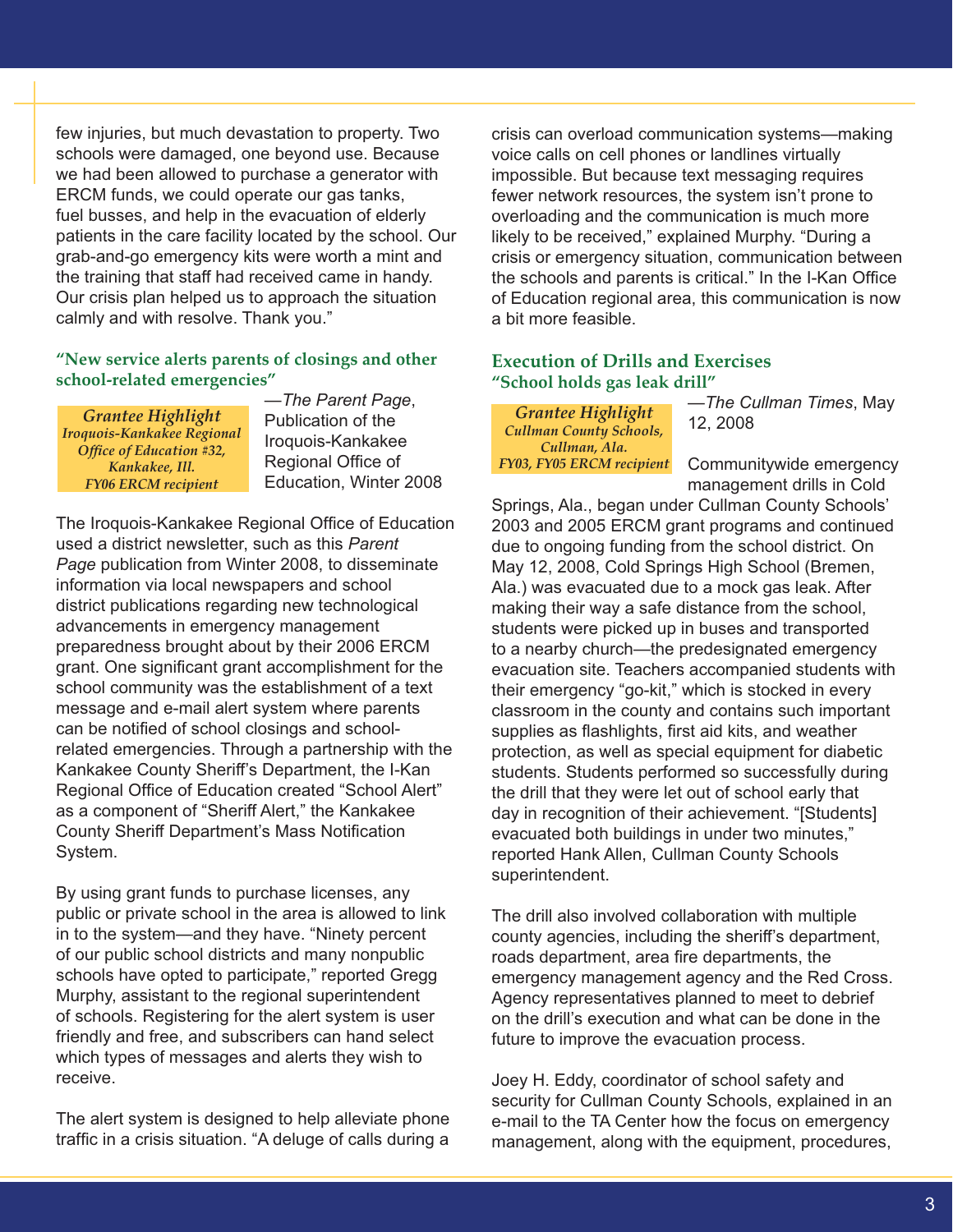and partnerships now in place, were the result of ERCM grant funding. "Cullman County Schools has continued to financially support and make a priority the safety program, which was enhanced by the prior grants. My current position with the school system is another example of the commitment of our system to school safety. I am now working full-time as the coordinator of school safety and security, which is a newly created position that is the direct result of a need highlighted by our prior grants."

#### **"Relax! This is only a test!"**

*Grantee Highlight The Akron City School District, Akron, Ohio FY04 ERCM recipient* —*The Akron Beacon Journal*, Aug. 21, 2007

Akron Public Schools was awarded an ERCM grant in

2004; in 2007—three years later—they were staging a full-scale lockdown drill complete with 150 students and 200 staff—some in full theatrical makeup—10 Akron police SWAT team members, 50 Akron fire and police personnel, and 34 police recruits played various roles. Hosted by the Akron Police Department and the City of Akron Fire Department, in conjunction with Akron Public Schools, the four-hour drill involved four mock shooters, students acting as shooting victims, and multiple parents, principals, assistant principals, and staff members serving as individuals in need of rescue. At the end, the effort was deemed worthwhile. "We're better prepared to handle several situations than we were before this session," said Akron Public Schools superintendent Sylvester Small. "We learned a lot about things we thought we already had covered. We also were able to work out a lot of things and see what went right and what went wrong. We had as many scenarios available as possible to help prepare us to deal with as many different types of problems that could arise during the school year."

The first responders involved agreed. "This is just part of our ongoing training," said Sergeant Michael Yohe of the Akron Police Department. "The board of education called and asked us to participate, and any time we have an opportunity to train in an environment like this, we really enjoy it." Yohe added, "It really helps to make us better prepared to handle these situations." Superintendent Small echoed his thoughts. "Our primary goal is to make everyone in every building as safe as possible, and in order to do that we have to have everyone as prepared

as possible—from the superintendent to the bus drivers—to deal with whatever incident could come up."

#### **"Schools, rescue practice emergency drill"**

#### *Grantee Highlight Southgate Community Schools, Southgate, Mich. FY06 ERCM recipient*

—*Ile Camera Newspaper,*  Jan. 11, 2008

Grosse Ile Township Schools, one of three

districts in the Southgate Community Schools consortium that was awarded an ERCM 2006 grant, executed a mock chemical spill full-scale drill exercise on Jan. 11, 2008. The students' response to the drill was deemed a success by Karen Roth, curriculum director for the Grosse Ile Township Schools district, one of the three districts in the Southgate Community Schools consortium that was awarded an FY06 ERCM grant. "Our kids performed just so well," she said. However, the true success in the drill might be the overall execution and followup conducted on the part of the district and their collaborative partners. This full-scale drill exercise was two years in the making, including emergency management training of teachers and principals and equipping of classrooms with response handbooks. These efforts were achieved through the combined work of the three ERCM grant consortium members and a communitywide emergency response committee that met every two to three months. These committee members—including township officials, school officials, school department heads, and the fire and police departments—all participated in the drill.

The drill scenario began with the assumption of a train derailment that caused a chemical spill, which plumed and started to spread towards Gross Ile. The entire Gross Ile Township School District proceeded to initiate shelter-in-place procedures across all school buildings and the district's central office. In a mid-exercise surprise, the fire chief decided that Park Lane Elementary School needed instead to be evacuated, and students were to be bused to Meridian Elementary School. As a result, the 400 Park Lane students relocated to the transportation spot for evacuation. Plans for a press conference, release of a press announcement about the chemical spill, and a debriefing were also included in the drill.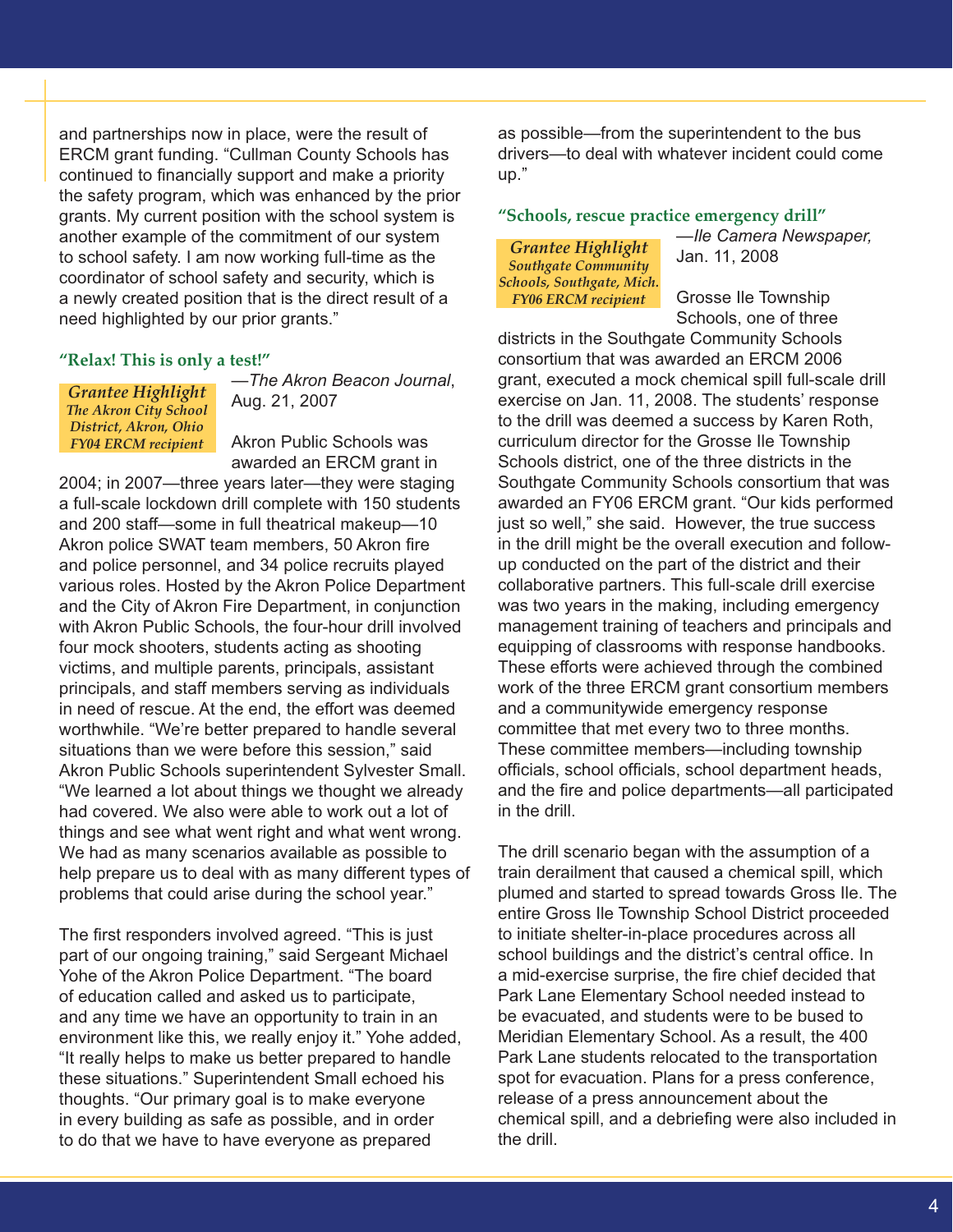In a follow-up, all parties involved analyzed the drill for strengths and weaknesses in execution, including the procedures of the fire and police departments. Issues noted included the failure of communication between buildings in the district and the incident command center. The district's liaison to the public safety employees in the township was not able to go to the public safety building in order to communicate with the district because leaving the building in the face of a chemical spill would have endangered her life. As a result, communication with the incident commander was cut off and schools were not able to directly connect with rescue workers. However, such issues that arise in a drill setting are exactly the purpose of executing a vast array of drill situations. "It gave us a checklist, if you will, of things we need to fix," said Roth, "so that in case of a real-life emergency, systems are in place and ready to go." After each district in the consortium stages a different type of largescale emergency response drill, the community emergency response committee plans to organize a yearly drill to test response processes.

#### **"Skeels evacuated for 'bomb threat'"**

*Grantee Highlight Clare-Gladwin Regional Educational Service District, Clare, Mich. FY05 ERCM recipient*

—*Gladwin County Record,* May 22, 2007

Clare-Gladwin Regional Educational Service District received a 2005

ERCM grant and used the funds to help engage private school partners in emergency planning efforts. Skeels Christian School was profiled in the *Gladwin County Record* for holding a three-hour drill that focused on parent-child reunification processes. "If we don't practice reunification, the biggest snafu to any potential disaster will be the loving parents who come to the school and demand their kids." said Skeels Administrator Pastor Rick Lopez.

After a fake bomb threat initiated the drill, the school was placed under lockdown. Once the explosives had been "located," students were evacuated to the secured front of the school and counted. Once accounted for, students were led to a designated safe location at the church across the street (which had been closed for the sake of the exercise thanks to the Michigan Department of Transportation). Next, parents were notified that their children

could be picked up by the individual(s) previously designated. Once parents began arriving at the safe site, students were led up from the basement of the building, linked with their photo-identified parents or designee, and allowed to exit through a tunnel.

Following the event, a debriefing occurred among staff and emergency management. "I would have liked to [have seen] a bottleneck of students," Lopez remarked. "It really seemed to go too well." According to Emergency Management Director Bob Duby, this parent reunification drill may have been the first of its kind in Michigan.

# **Staffing and Collaboration With Partners "Districts band together in safety"**

*Grantee Highlight Hampden-Wilbraham Regional School District (Collaborative), Wilbraham, Mass. FY06 ERCM recipient*

—*reminderonline,* March 3, 2008

Collaboration was a major theme for one 2006 ERCM grant. A coalition of seven Pioneer Valley school

districts in western Massachusetts came together under the auspices of the Lower Pioneer Valley Educational Collaborative to improve emergency management in their schools and communities. This "Region on Call" collaborative received ERCM funds to provide training for building teams to conduct routine resource, hazard, and vulnerability assessments and to develop safety plans and crisis response protocols coordinated with public safety procedures. Together, these districts were able to strengthen their emergency preparedness efforts. For example, one collaborative meeting brought together representatives from the seven districts, along with school administrators, municipal chiefs, and public health officials from nine different communities for a tabletop exercise that was facilitated by Massachusetts Emergency Management Agency and was hosted by Smith & Wesson.

"I think there is sufficient motivation and energy in each of the districts [to sustain emergency management planning efforts independently]," observed ERCM project director and Hampden-Wilbraham Regional School District risk prevention services coordinator Gina S. Kahn. "Safety is such a priority for each of these districts. Some …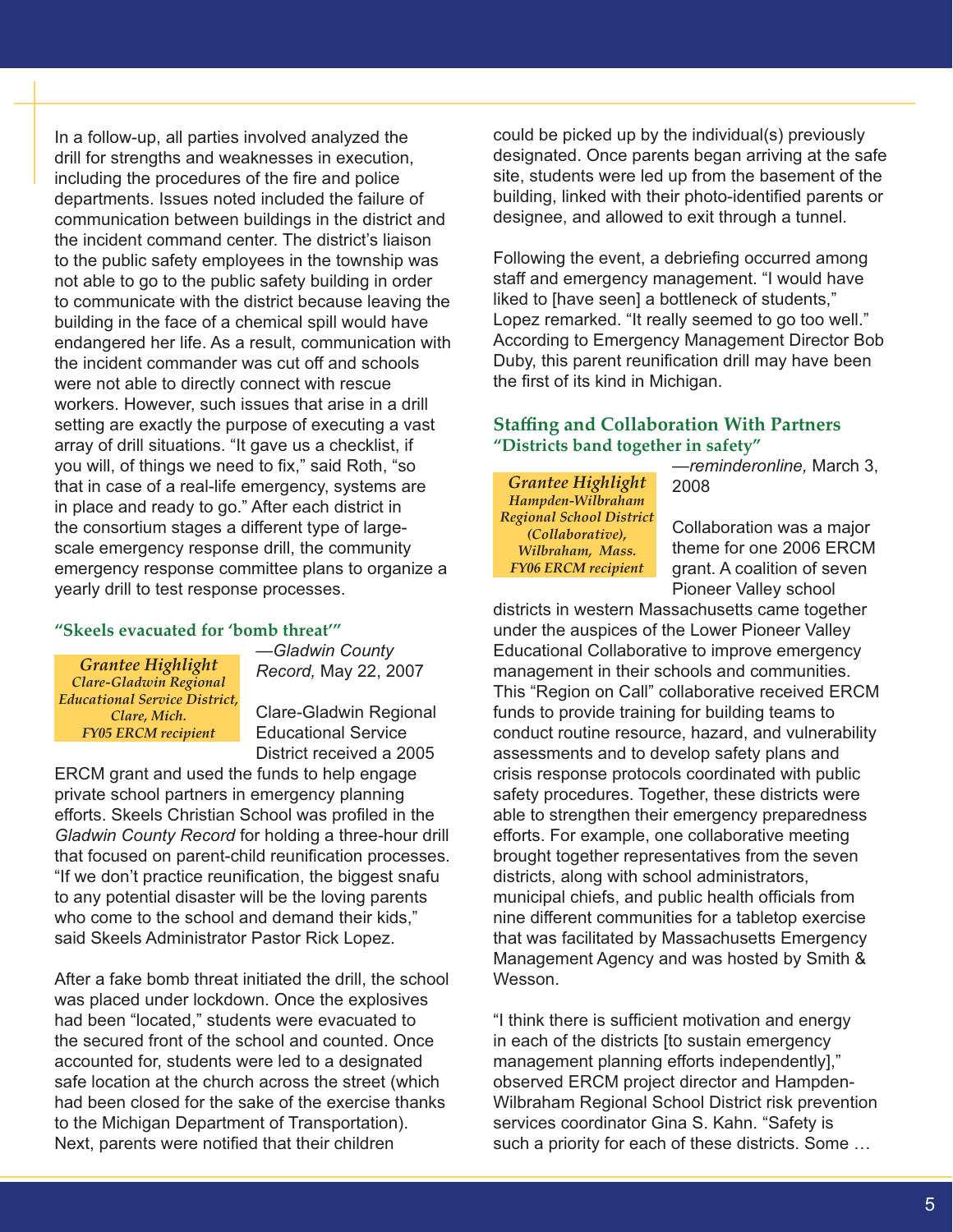sustainability is going to come from the integration of those procedures and policies and good practices. … Some of these things are just basic good practice and can be folded into routine practice so that the initiative continues." The sustainability is already in place, and collaboration once again is key: Longmeadow Public School District was approved \$300,000 at a Town Meeting to implement security measures in their district; Southwick-Tolland Regional School District was able to secure \$30,000 of security equipment from a corporate partnership.

# **"Interagency Collaboration: Breaking Barriers Between Educators and First Responders"**

*Grantee Highlight Glastonbury School District, Hartford, Conn. FY07 REMS recipient*

—*The DEMHS Advisor,*  Connecticut Department of Emergency Management and Homeland Security, April 2, 2008

Lawrence Nocera, security coordinator and project director for the 2007 REMS grant to Glastonbury School District, wrote for the Connecticut Department of Emergency Management and Homeland Security's newsletter on interagency collaboration between schools and first responders. Highlighting the achievements of Glastonbury Public Schools in this area, Nocera attributes their district's strong and successful relationship with first responders to the establishment of "relationships between and among individuals based on a proven, mutual trust and commitment to each other, whether during a crisis or on a day-to-day basis. The trust becomes the foundation for interagency collaboration and cooperation for all future interactions." Nocera recommends building this trust through combined professional development release and training time, the sharing of issues, and the maintenance of informal communication and relationships among agency personnel.

Alleviating the barriers that impede collaboration (which typically include money, staffing, time to meet, and time to complete tasks), Nocera notes, is the responsibility of dedicated agencies and individuals on both sides of the table. "Clearly it is incumbent on both municipal and school entities to maintain a regular, ongoing dialogue not solely limited to active emergency situations. Extending invitations for brief, quarterly meetings, such as part of an interagency advisory council, are icebreakers and offer opportunities for greater personal connections."

# **"APS wins \$496,000 grant to strengthen school safety and emergency preparedness plans"**

*Grantee Highlight Atlanta Public Schools, Atlanta, Ga. FY06 ERCM recipient*

—Press Release, Atlanta Public Schools, Jan. 8, 2007

From the outset of their

grant award, Atlanta Public Schools (APS) announced that a significant component of their grant award would involve collaboration with other agencies, and in a press release specifically cited the fact that "APS external partners will be involved at every level." These partners were to include:

- Federal Emergency Management Agency (FEMA);
- Georgia Emergency Management Agency (GEMA);
- Atlanta Police Department;
- City of Atlanta Fire and Rescue;
- Atlanta Mayor Shirley Franklin's office;
- Fulton County Department of Health & Wellness, Office of Emergency Preparedness;
- Atlanta-Fulton County Emergency Management Agency;
- Emergency Medical Services; and
- Georgia Department of Education.

This 2006 ERCM grantee anticipated using a "train-the-trainer" approach to build educational capacity throughout the district, according to Chief Marquenta A. Sands, APS director of security and the ERCM project director. "We want to ensure we are establishing a strong foundation to withstand any crisis or emergency that could occur in our school system. Working closely with our partners will ensure that protocols are developed using an all-hazards approach."

# **Training "Students take safety bill to Boston"**

*Grantee Highlight Hampden-Wilbraham Regional School District, Wilbraham, Mass. FY05 ERCM recipient*

—*reminderonline,* June 4, 2007

Students from ERCM 2005 grantee Hampden-Wilbraham Regional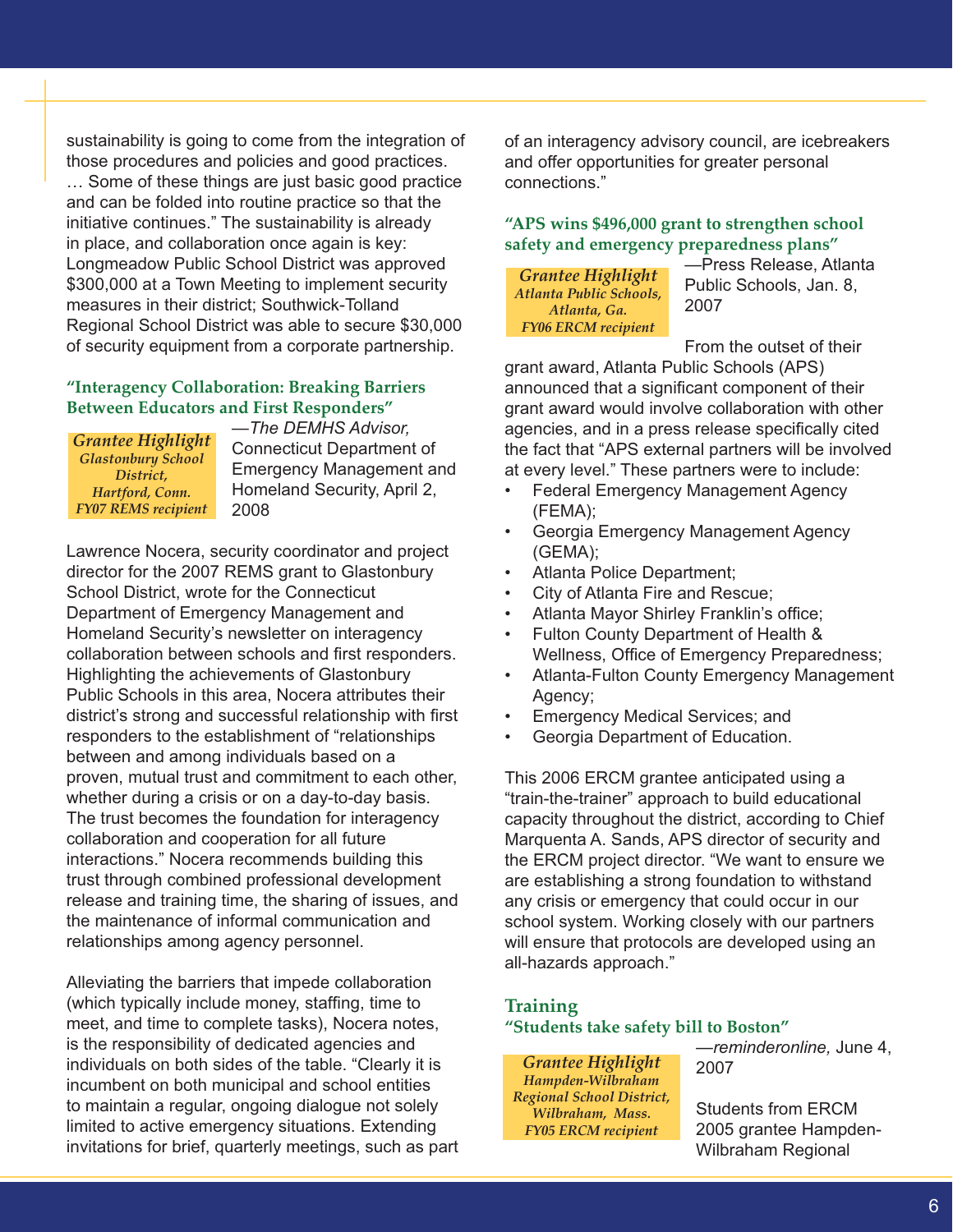School District in Wilbraham, Mass., traveled to Boston on May 16, 2007, to testify in support of Senate Bill No. 305, "An Act Relative to Student Safety" to the state legislature's Joint Committee on Public Safety and Homeland Security. The effect of the bill would be to mandate every Massachusetts school district to collaborate with local first responders to implement school safety drills, such as lockdowns, for response to such emergencies as terrorist attacks, chemical spills, and extreme weather. With the backing of State Senator Gale Canderas and her staff, the Hampden-Wilbraham Model Congress students drafted the bill over two years of work, including months strategizing and planning for their testimony. "It is extremely rare for high school kids to file a piece of legislature and make it to testifying in front of the committee," said Bill Metzger, Senator Canderas' legislative director.

Following the students' testimony, the bill moved to an executive session and was later discharged for study in 2008, along with several other bills related to public safety and homeland security. The bill has not yet been approved but will likely be resubmitted in 2008. Nonetheless, "It was a pretty powerful experience to see our government in action and to sense the potential of the students' voices in being part of that process," remarked Gina S. Kahn, risk prevention services coordinator and ERCM grant project director. "The students were well prepared for the many uncertainties that would accompany this process, including the long duration between the conceptualization of a law and the distant chance of ultimate enactment. In fact, three graduating classes of Model Congress students have now had their imprint on this bill—and the story continues. This has been a parallel learning experience, as much about the process of civic engagement as about the initial motivation of improved school safety."

#### **"285 bus drivers trained in the event of an intruder on their school bus"**

*Grantee Highlight Hanover County Public Schools, Ashland, Va. FY07 REMS recipient*

—Press Release, Hanover County Public Schools, June 5, 2008

Since receiving their REMS award in the fall of 2007, Hanover County Public Schools has brought a significant influx of training instruction to the district. One of the first grant

activities involved the formation of a task force and core team that would oversee four major teams for the grant, including: planning and fulfillment, communication, training, and implementation. Next, all principals and lead staff members were trained in drills relating to school intruders, and a reporting schedule was developed for schools to follow up drills with debriefing conferences.

At a Jan. 9, 2008, kickoff meeting, the REMS grant initiatives were communicated to over 100 representatives from law enforcement; fire; EMS; mental health; social and medical services; court services; school administration; and central office staff, including transportation, custodial and maintenance team leaders; parents; and community members. Also, classroom-based training in FEMA's IS-700 (National Incident Management System, An Introduction) and IS-100 (Introduction to Incident Command) began that month through a partnership with the Hanover Sheriff's Office, fire department and EMS. To date, over 365 Hanover principals, custodians, lead maintenance service workers, lead teachers, cafeteria managers, and school nurses have been trained in IS-700, or IS-800 (National Response Framework, An Introduction), or IS-100, or IS-200 (ICS for Single Resources and Initial Action Incidents), or IS-300 (Intermediate ICS for Expanding Incidents) or IS-400 (Advanced ICS Command and General Staff—Complex Incidents), or a combination of these courses, in the classroom or online.

In February 2008, school board staff and the Hanover County Sheriff's Office held a SWAT team demonstration and workshop for 285 bus drivers and trained them on how to respond and communicate with authorities in the event of an intruder on their school bus while children are on board. In addition, an overview of the National Incident Management System (NIMS), Incident Command System (ICS), and both the all-hazard and four phases of emergency management planning approaches were provided to bus drivers in anticipation of IS-700 training to be delivered in the fall of 2008.

Future grant plans include task force team-building sessions and training to ensure all staff members are familiar with the school's safety procedures and protocols. Trainings will be conducted by members of the training team and will include practices of